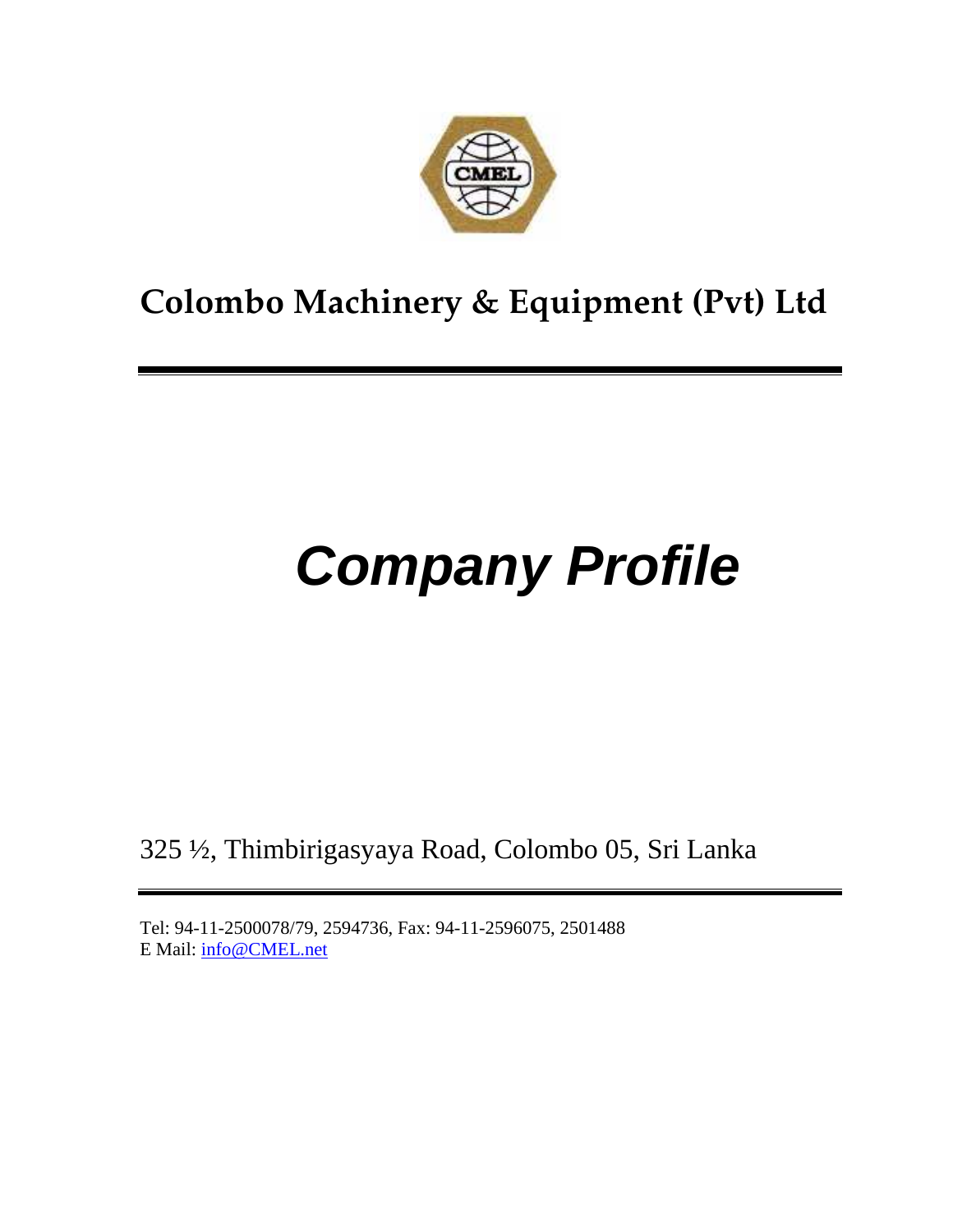Colombo Machinery & Equipment Company was established in 1972 by Mr. M. Farook Deen its present Chairman, with the primary objective of supplying machinery, Industrial Raw Material and Chemicals in the capacity of an approved Tenderer.

Due to the imports being monopolized by the Government of Sri Lanka at that time, the company acted as an Approved Tenderer to the Government, Semi-Government Institutions and Corporations.

With the liberalization of imports in 1977, the company was incorporated as a Limited Liability Company in the name of Colombo Machinery & Equipment Limited (CMEL) with a view to taking advantage of the "Free Market Economy" and to import and supply Machinery, Equipment and Raw Material.

Over the period , CMEL has been able to develop many areas of business and establish as the Local Agent for suppliers from many countries including Japan, U.S.A., U.K., France, India Etc.,

During the past decade, CMEL has successfully diversified its activities by establishing three other companies namely Industrial Pressure Vessels (Pvt) Limited (IPV), Integrated Communication Systems (Pvt) LTD (ICS) and Soap and Allied Industries (Pvt) Limited (SAIL) to handle specific areas of the business developed by CMEL over the years enjoying a group turn over in excess of 350,000,000 Sri Lanka Rupees.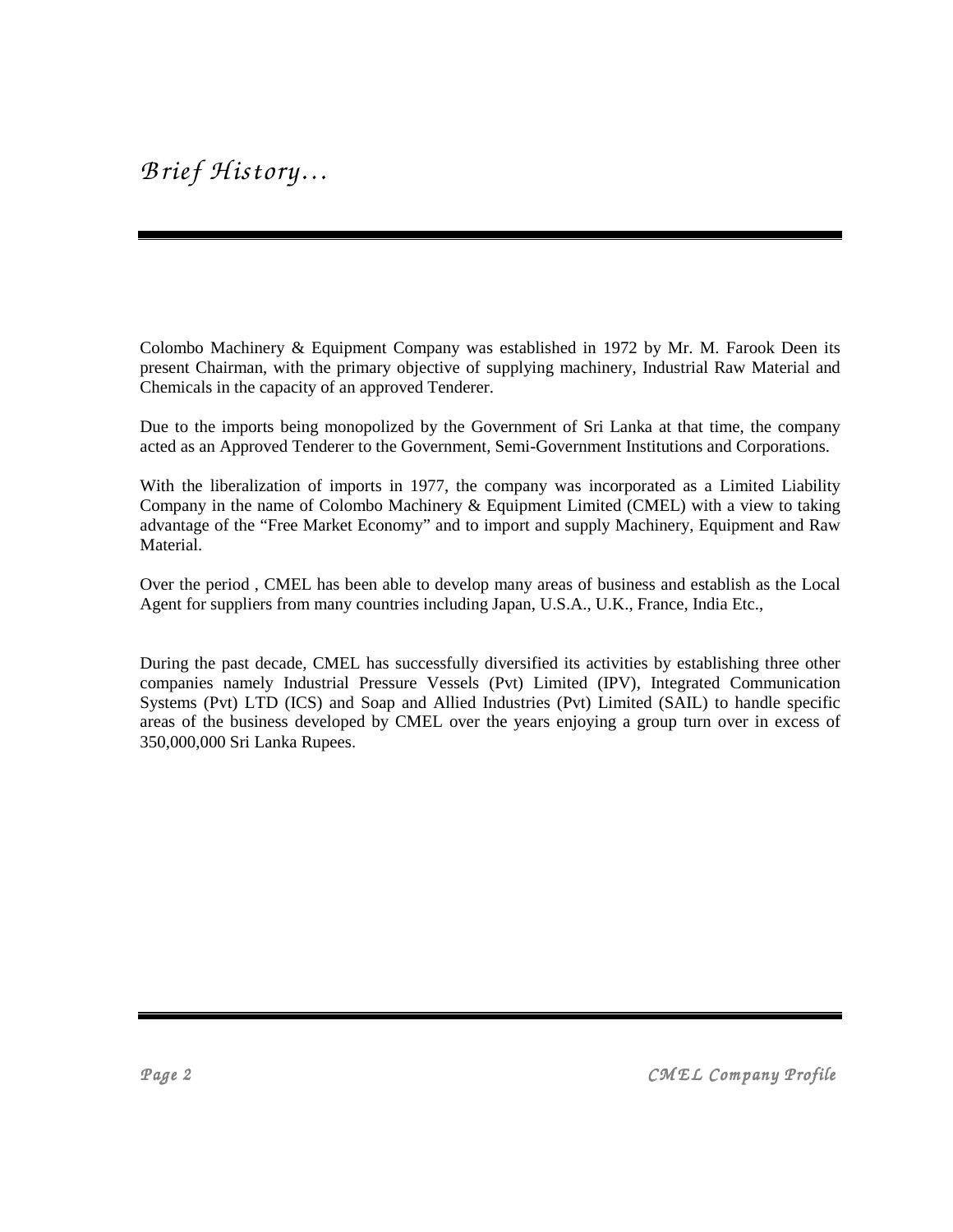#### **INDUSTRIAL PRESSURE VESSELS (PVT) LTD. (IPV)**

IPV was established in 1992 with a view of manufacturing LP Gas Cylinders for the local market. Due to the limited volume manufacturing was not feasible and IPV moved on to be a service provider in certification and re-qualification of pressure vessels, done insitu and in a facility situated at Biyagama, 20 kilometers from Colombo.

IPV is now a dedicated service provider to **Shell Gas Lanka Ltd** for the re-qualification of their LP Gas cylinders.

In Year 2000, IPV set up a facility for the Receiving& Storage of bulk Caustic Lye, and have contracted with **Unilever Sri Lanka Ltd**., as their dedicated supplier of caustic lye since November 2000.

With a qualified engineering team and a workforce of 60 skilled employees and an engineering facility covering 24,000 Sq ft situated at Siyambalape, Biyagama, IPV is the support base for the group's engineering projects.

#### **Management :-**

| Chairman/Managing Director           | Mr. M.Farook Deen                                                                           |
|--------------------------------------|---------------------------------------------------------------------------------------------|
| <b>Director Business Development</b> | Mr. Afsar B. Deen (B.Sc. Pennsylvania, U.S.A.)                                              |
| <b>Technical Director</b>            | Mr Mark Marcelline (MIME London)                                                            |
| General Manager (M&E Div.)           | Mr. Atula Jayawardena                                                                       |
| <b>Engineering Manager</b>           | Mr. Jagath Chandrasiri (B.Sc.Engg)                                                          |
| Project Manager                      | Mr. S. A. Gamage                                                                            |
| <b>Manager Business Development</b>  | Mr. Shan Perera                                                                             |
| <b>Quality Controller</b>            | Mr. A. A. Kusumsiri Adikari                                                                 |
| <b>Consultant Engineer</b>           | Mr J.C. A. Abeyratne (B.Sc.Engg, C.Eng)                                                     |
| $Manager -$                          |                                                                                             |
| Caustic Project:                     | Mr F. Jaleel                                                                                |
| <b>Bankers</b><br>$\sim$ 1-          | Bank of Ceylon Supergrade Branch, Kollupitiya<br>Commercial Bank of Ceylon Ltd., Colombo 06 |
| Head Office:                         | No.102, Fife Road, Colombo 05                                                               |
| Factory/Workshop                     | No.130, Mahena Road, Siyambalape                                                            |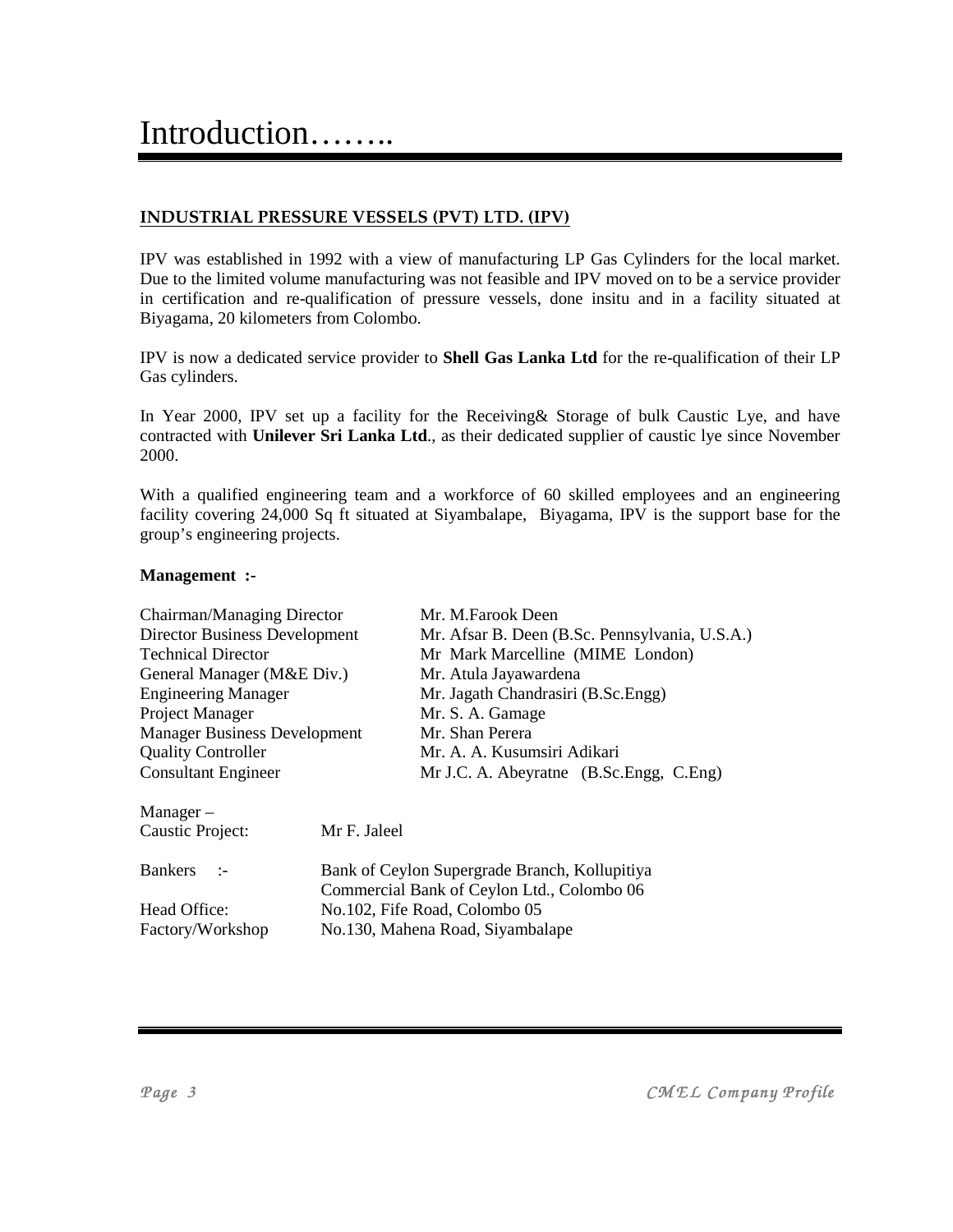# Introduction…….

### **D&D ASSOCIATES – D&D**

Established in 1984 in order to handle agencies for utility metering products representing Shlumberger – Industrial, Domestic & Commercial meters from France. Load breaker switches, DDLO Cut-outs from Joongwon Electric Corporation of Korea and several other principals for related products.

### **INTEGRATED COMMUNICATION SYSTEMS (PVT) LIMITED -ICS INFORMATION TECHNOLOGY**

### **Integrated Communication System (Pvt) Limited – ICS**

Established in 1994, with the prime objective of introducing Wireless Data Communication Technology to Sri Lanka. ICS has been appointed as the Authorized dealer for LXE Radio Frequency Data Communication products by **LXE Incorporated USA.**

Our object is not to sell the products alone but with complete solutions, where the customer will be in a confident position to upkeep the standards and to meet future demands. That is the reason why ICS has gained popularity among the present business community.

ICS has also been appointed as the Local Agents for Global Positioning Systems (GPS) by **Trimble Navigation of USA**, handling range of products from conventional to Survey grade Equipments. ICS has covered more then 90% of Sri Lanka marker for GPS.

#### **Further Details Contact**

Integrated Communication Systems (Pvt) Ltd., No. 39 2/2, Alfred Place, Colombo – 3 Sri Lanka. Tel: +94-11-2500080 / +94-11-2596697 Fax: +94-11-2501259 E-mail: fdics@sri.lanka.net

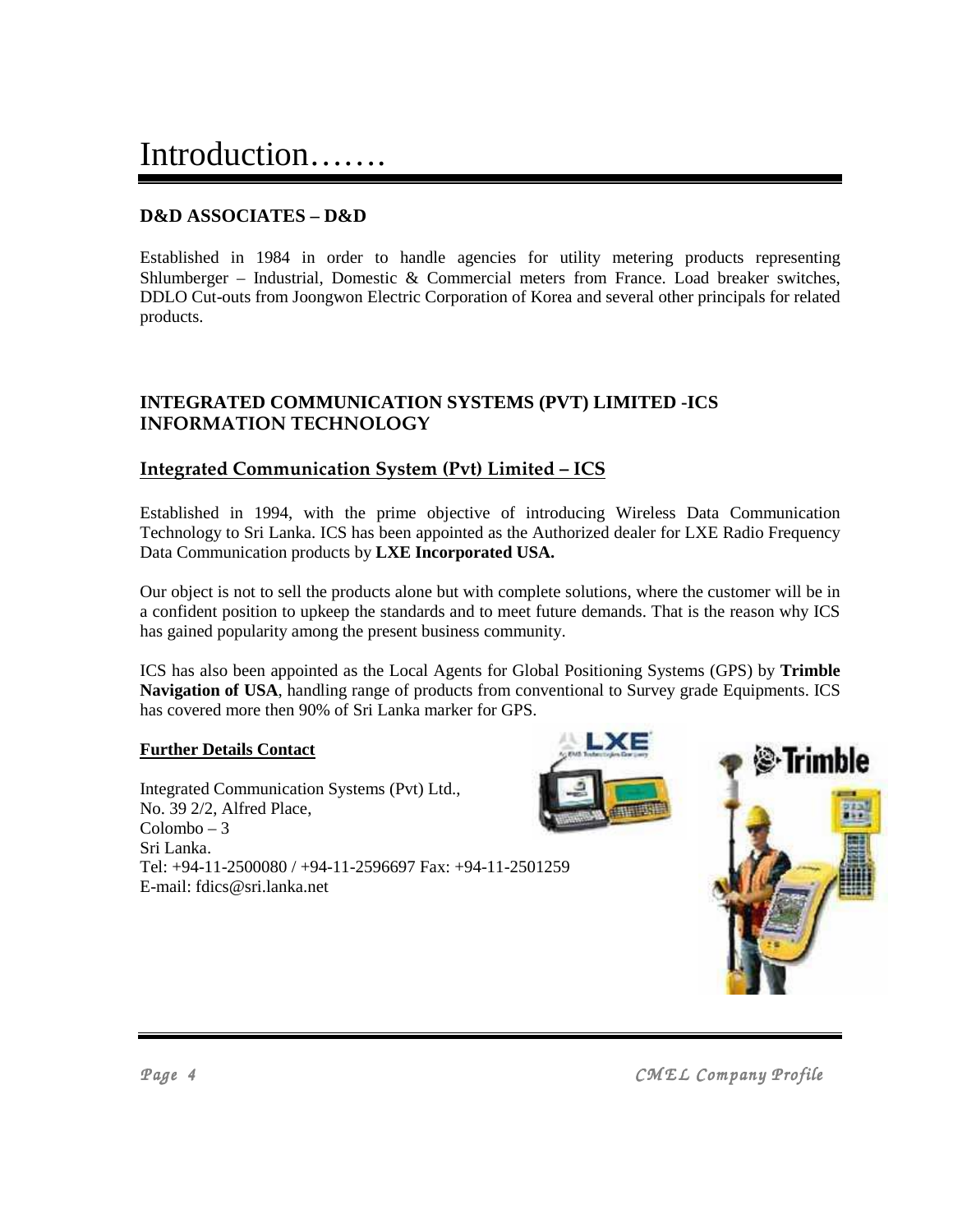### **SOAP & ALLIED INDUSTRIAL (PVT) LIMITED - SAIL**

### **FLAVOURS /FRAGRANCE AND CHEMICALS**

### **Soap & Allied Industries (Pvt) Ltd., - SAIL – (PROFILE)**

SAIL was established in 1999, under the umbrella of Colombo Machinery and Equipment Limited (CMEL) to handle imports of Soap Industry related raw material.

The core business of SAIL could be categorized into two main areas as follows:

#### Soap Industry Related Material

Established with the primary objective of handling soap industry related raw material, SAIL has been able to consolidate their relationship with several major suppliers and customers.

The raw material imported by SAIL could be categorized into three major areas as follows:

- Chemicals (Caustic Soda NaOH)
- $\overline{\phantom{a}}$  Edible and Non edible oils (Palm Stearin, tallow, coconut oil)
- $\blacksquare$  Flavours / Fragrance Presently SAIL is importing perfumes only from one supplier in France mainly for the Soap Industry.



Up to now, SAIL has been able to establish a customer base for the above vertical markets with 2 to 3 products in each vertical market.

Due to the limited area of business handled by SAIL at present, it will be necessary for the organization to look at developing several other horizontal markets and adding a business unit to handle material for other industries as well.

#### **Further Details Contact**

#### **Soap & Allied Industries (Pvt) Ltd.,**  No. 39 2/2, Alfred Place, Colombo – 3 Sri Lanka. Tel: +94-11-5338034 / +94-11-2581611 Fax: +94-11-2506778 E-mail: sail@sri.lanka.net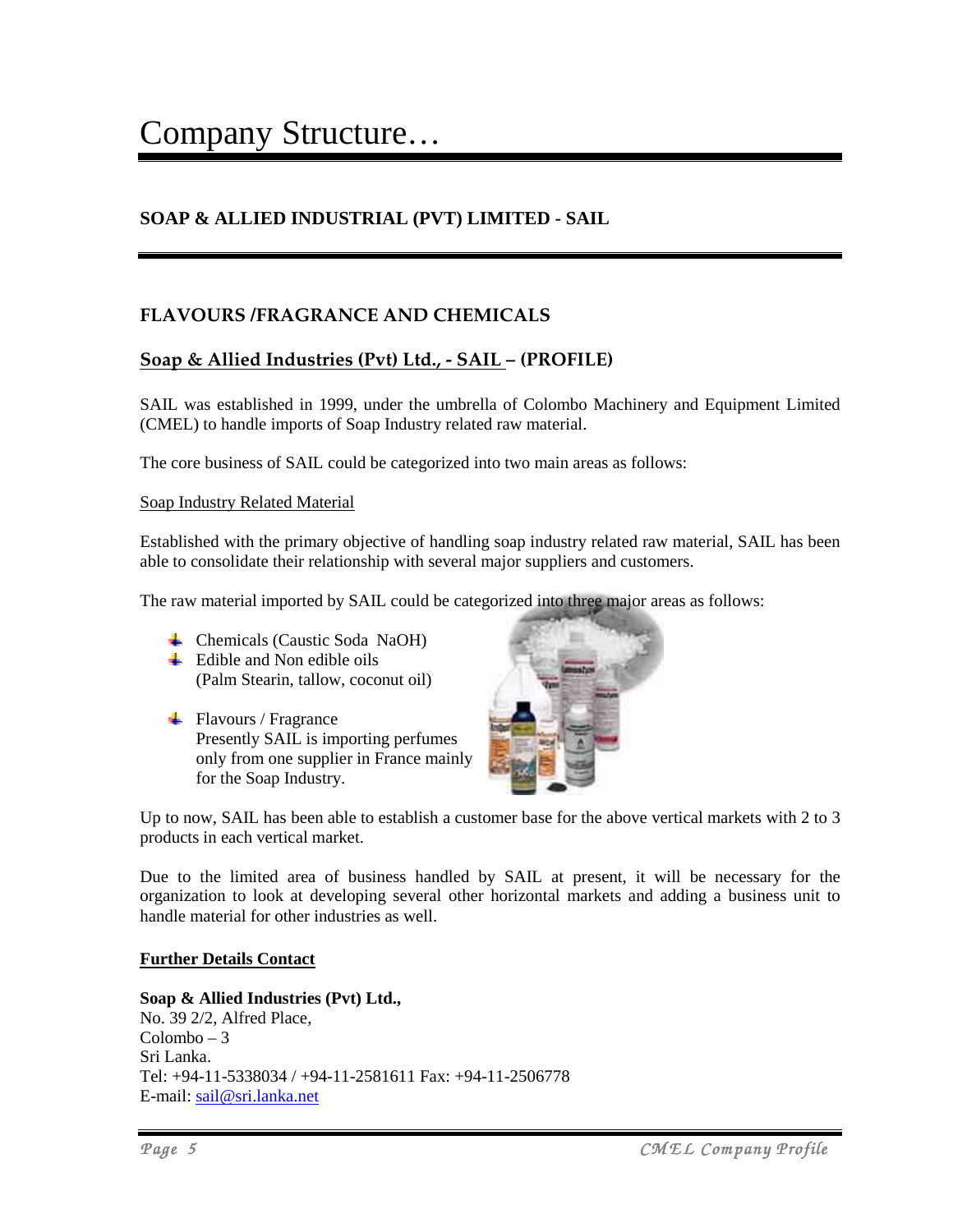### *O rganizational Structure…*

The organizational structure of CMEL includes a Board of Directors, headed by Mr M. Farook Deen as the Chairman / Managing Director at the helm.

The day to day operation is looked after by the General Manager reporting directly to the Managing Director.

The major departments include:

- Machinery & Equipment (General Manager – Mr. Atula U. Jayawardena)
- Material Handling & Automation (Head of Department – Mr. Afsar B. Deen *B.Sc*)
- Trading & Others (Mr. Rahim Jainoor- Senior Executive)
- **Commercial** (Head of Department - Mr. T. Punchihewa)
- Finance & Administration (Head of Department - Mr. H.M. Dhanapala)

Each department is headed by a Manager, assisted by an assistant and ancillary staff which includes technicians, Office assistants etc.,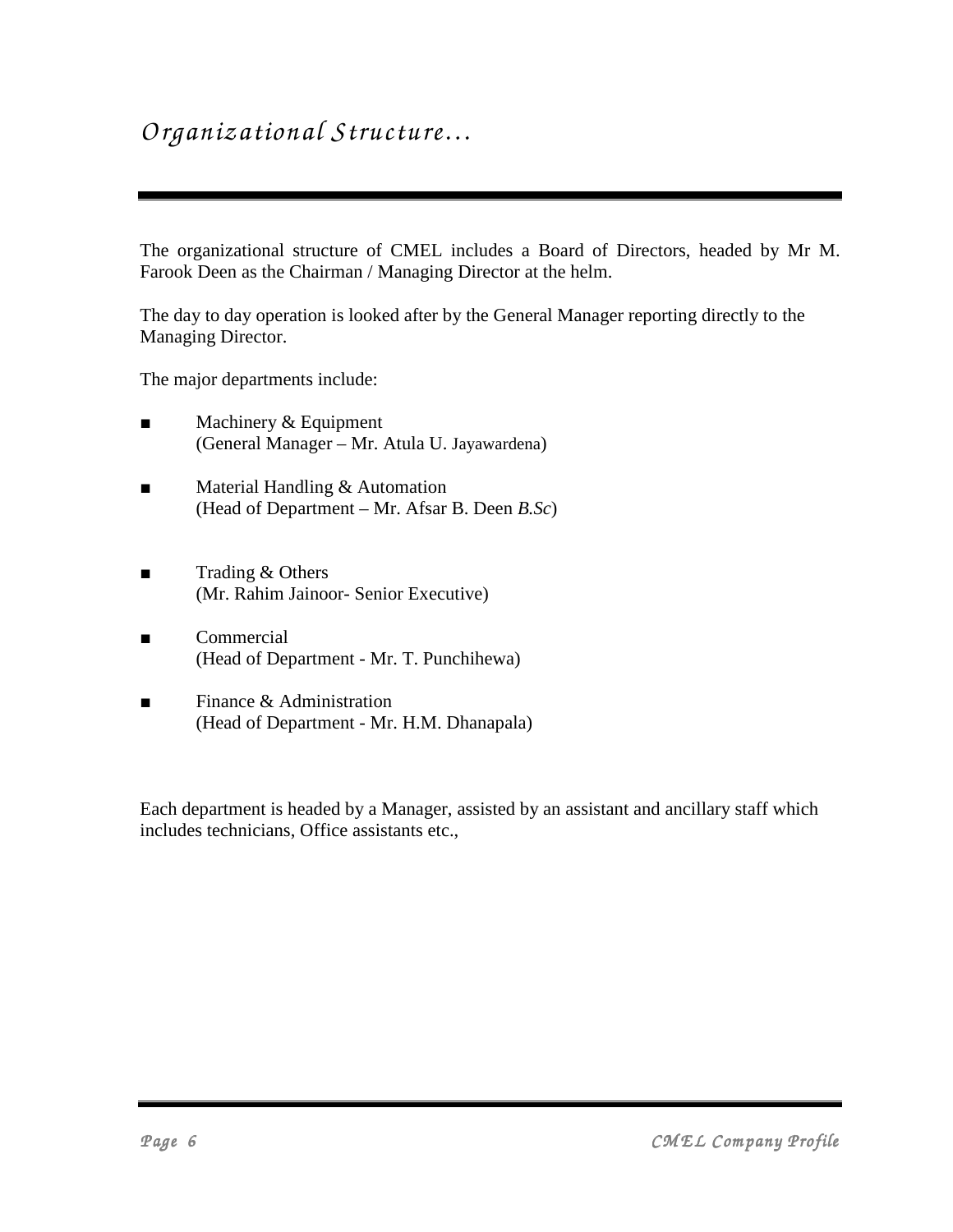### $M$  achinery Department...

The machinery & Equipment Department could probably be the most important department of CMEL as the company was originally established to handle this area of business.

Having started as an import and supply operation on tenders, the organization has been able to win the confidence of the suppliers as well as manufacturers, thereby representing a range of products from various countries in the capacity of Local Agents.

The Major products includes;

Furukawa : Front end Loaders from Japan – Approximately 100 machines sold

Barber Green : Asphalt Paving Machines from U.K. – 05 machines sold

P P M Superstackers (both ECH/FCH) for container handling machinery from France – 07 machines sold.

P.P.M Cranes - 5 Units 25,45,& 100 ton capacity – Maldives Port Authority.

SPEEDCRAFT Road – Rollers under licence from Evelin Barford – UK from India – 30Nos.

WEBER Vibrators, Rammers, Compactors etc., from U K –20 Nos.

TRELLEBORG Rubber Fenders, Hoses for LPG & Oil from France

MARSHAL Stone Crushers, Granulators under licence from U K from India.

MARCO – from Sweden for Vehicle Carrier Lifts.

In addition to the above , various types of Mechanical Equipment and Machinery, Spares etc., are also handled by the department.

The after sales service and Repair facilities are available at our Service Center situated in Biyagama.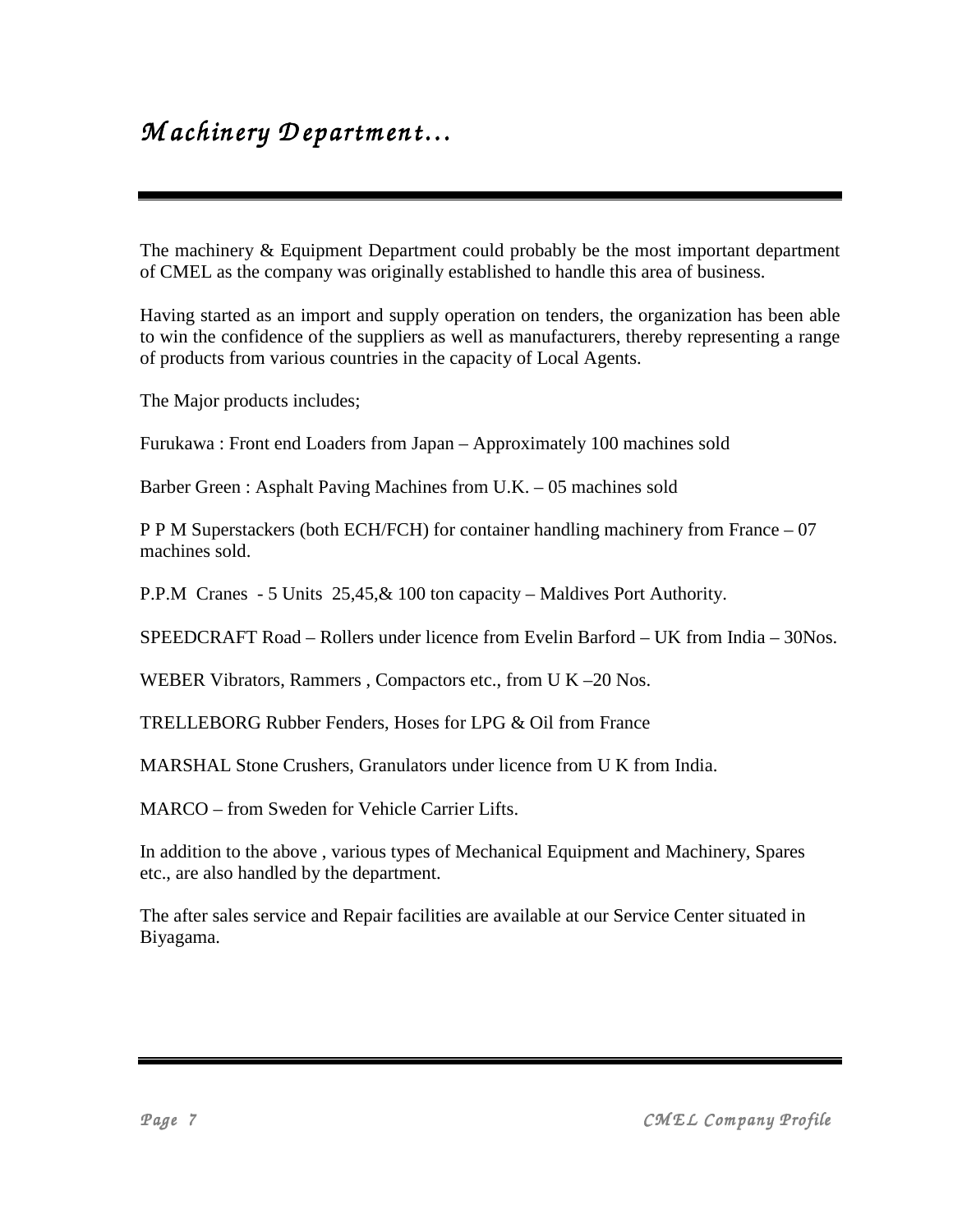The Material Handling Department was established in 1988, subsequent to concluding exclusive business partnership with Inter-Roller Engineering Ltd of Singapore, to handle their Material Handling Systems.

Already, several organizations in Sri Lanka have been provided with solutions to their Material Handling needs, in the areas of Food & Beverages, Tobacco, Electronics, Solid Tyre., Tea, Apparel, Coconut Processing, Rubber Processing, Jewellery, Mining, Cement, Hotel Industry, Health and Beauty Care, Ceramic, Packaging and many other industries.

We provide our Services to Multinationals as well as Leading Local Mnaufacturers and Exporters. Just to name a few of them Uni Levers', Nestle, Ceylon Tobacco, Munchee, Maliban, Loadstar, Trelleborg, Brandix, MAS Holdings, Dilmah, Mlesna, Lanka Walltiles, Royal Ceramics, Ceylon Cold Stores, John Keells Holdings, Aitken Spence Group from a base of over 1,000 cutomers.

With technical collaboration of Ammeraal Conveyor Belting BV of Netherlands, Tsubaki of Japan, Dunlop of Netherlands, Taconic of U.S.A. , Uni Chain of Denmark, Lakhotia of India, and others a Workshop to fabricate Conveyor Belting has also been set up in Biyagama. This allows the organization to provide customers in Sri Lanka with all their conveyor related requirements.

We also represent Interoll, based in Switzerland who is the largest Conveyor Component Manufacture in the world, with 35 years of experience and manufacturing over 40,000 different types of components in 28 facilities in 27 countries.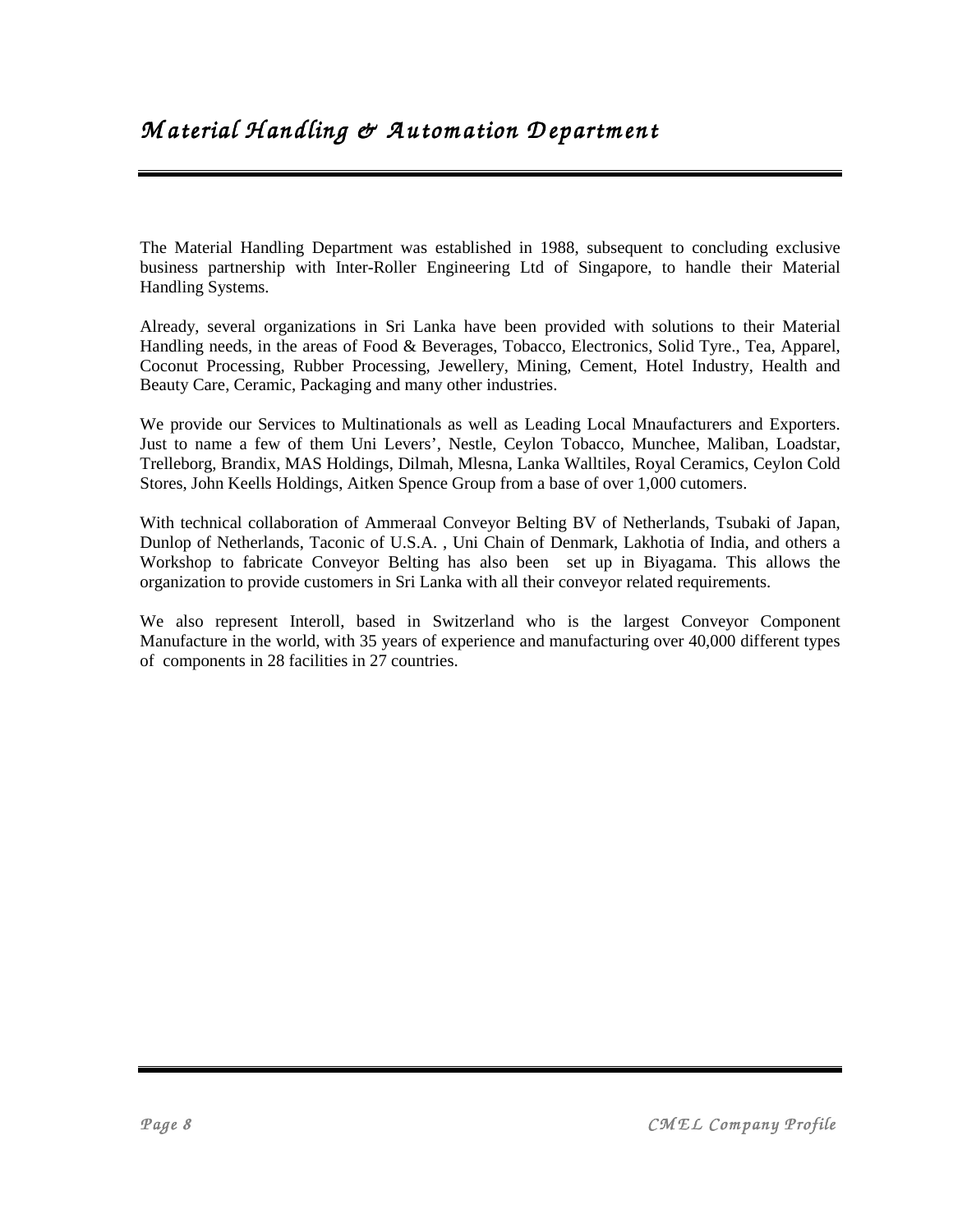Trading has been the core business of CMEL from inception. Over the years, the company has established business relationships with many suppliers for a variety of products.

In fact, all Agencies which are handling by the respective departments at present have been the result of consistent and mutually beneficial business relationships established by the trading department over the years.

Even at present, the Trading Department continues with the process of building new business contacts and relationships with foreign suppliers all over the world for various products.

Some of the products handled by the departments are :

♦ LPG & Chlorine Cylinders, Valves & Regulators for Gas Cylinders, Consumable & Spares for many industries including Cement, Paper, Glass etc.

In addition, the Trading department has a large data base of supplier, capable of supplying almost any type of Machine or Equipment for various industries.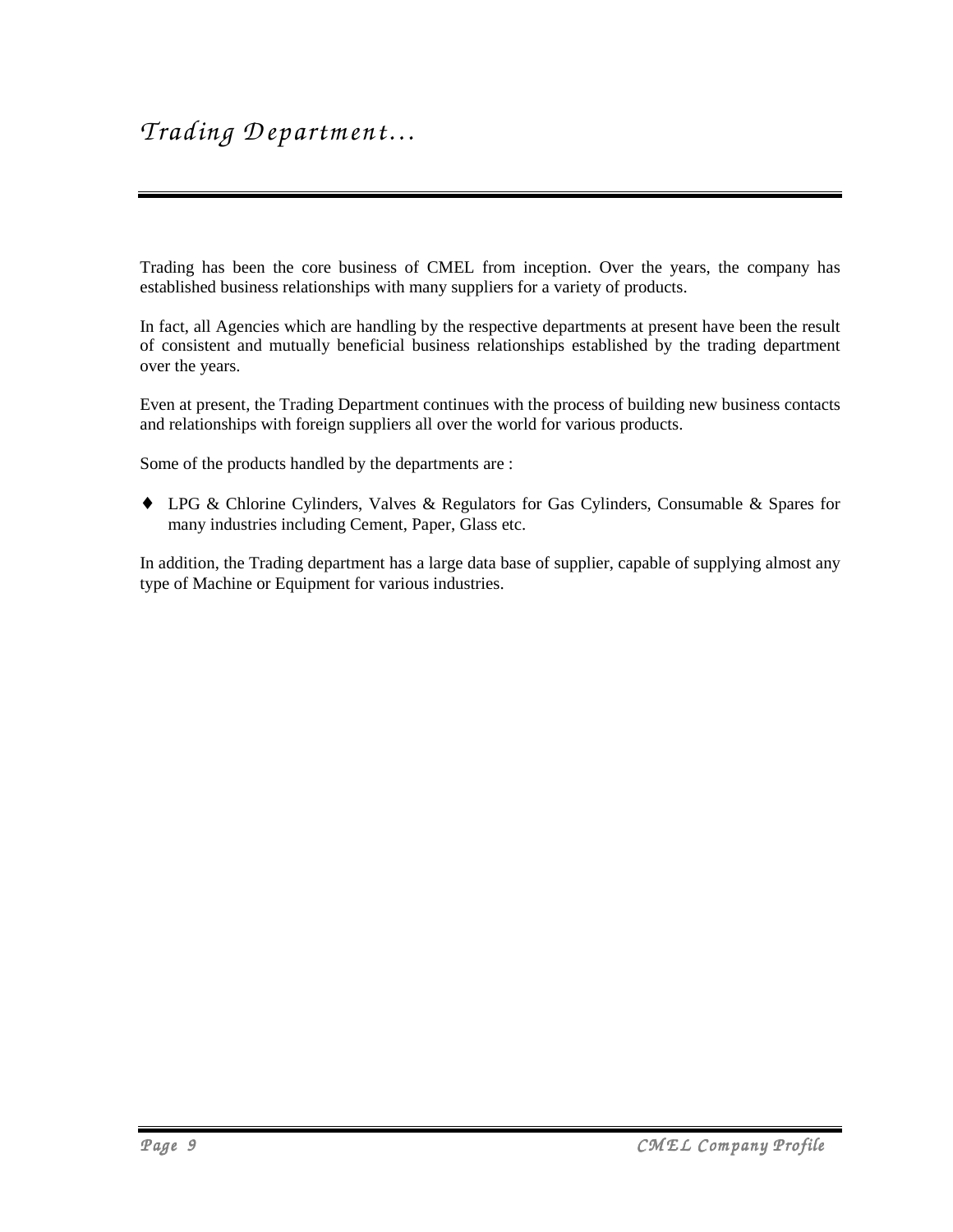All functions related to handling tenders have been centralized and handled by the Commercial Department.

In any trading operation, the key to success is fast and efficient communication and keeping a close tab of all tenders being handled. The objective of he Commercial Department is to be the contact between the Customer and the Supplier.

Depending on the nature of the tender, all technical matters are being handled by the Manager of the relevant department, thereby assisting the Commercial Manager to function efficiently.

The operation has been computerized to achieve high accuracy and most importantly, efficient communication.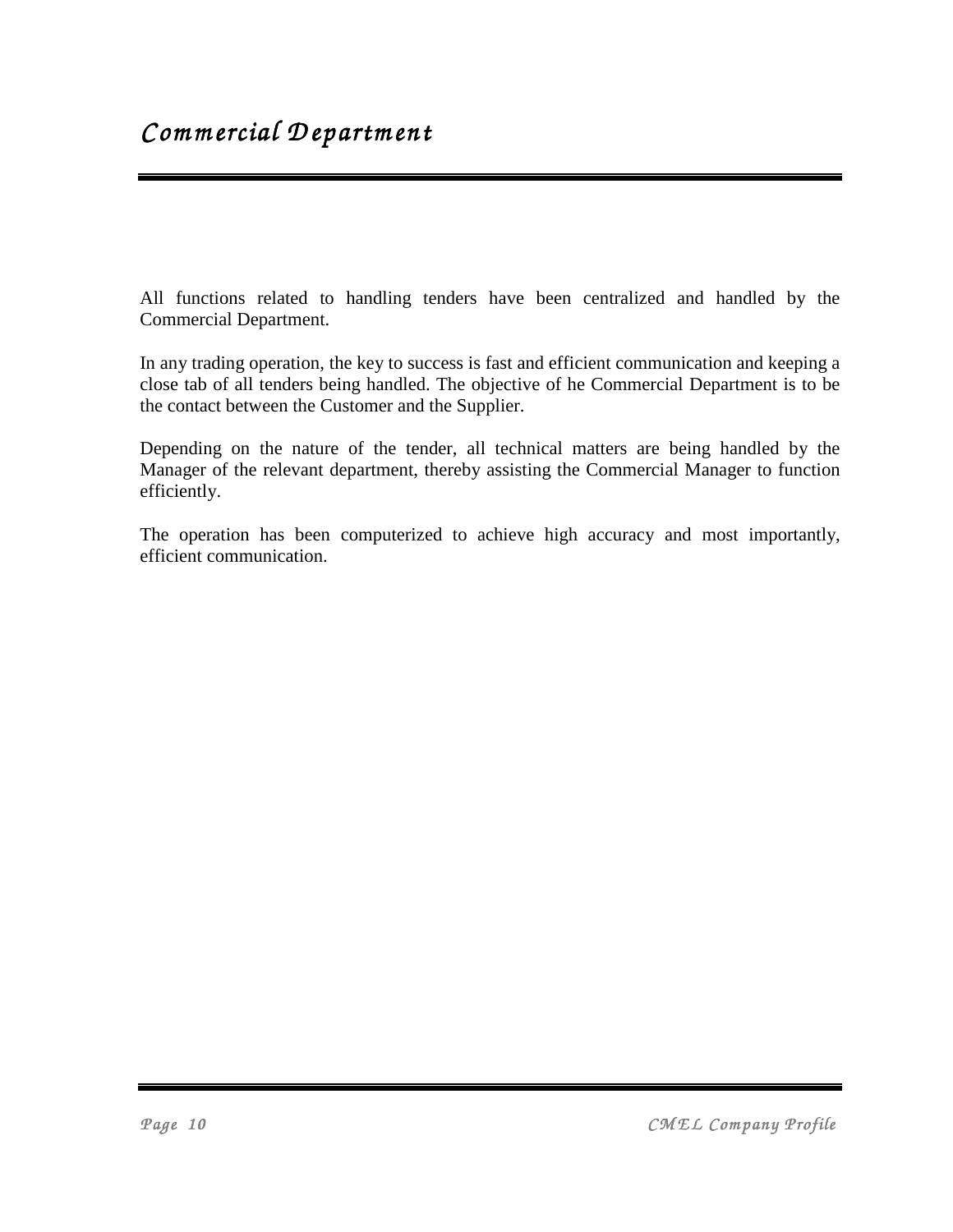All financial matters are being handled by the Finance Manager, assisted by an Accountant and other staff.

The operation has been computerized to have an efficient and integrated accounting system. Costing of all Tenders, obtaining Bid Bonds, Performance Bonds etc, are being handled by the department for all other departments of the organization.

In addition, the Administration functions of the organization have also been centralized and managed by an Administration Manager, assisted by the required staff. The payroll has been computerized and the attendance, leave and other personnel related date is being maintained and monitored by the department with the aid of a computerized system.

Both accounts and Administration Departments function as individual unites which handle all related functions of other department with the view to utilizing resources and manpower as productive as possible.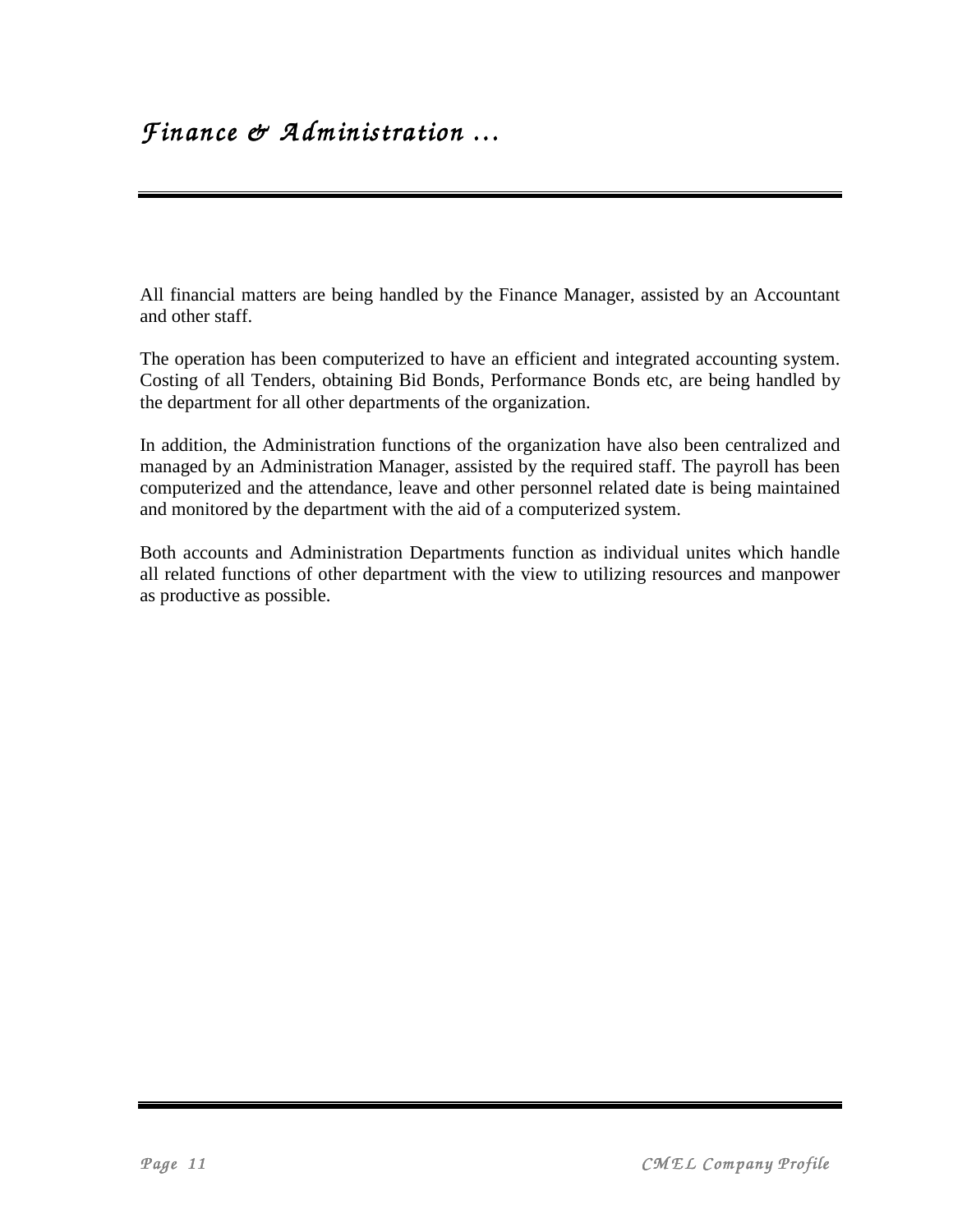# $M$  ajor Projects Executed....

The company has executed several major projects over the period in collaboration with their principals for Sri Lanka Government as well as other institutions.

Some of the key projects handled by the organization are as follows:

- ♦ Construzioni Meccaniche Bemardini of Italy Setting up of a Solvent Extraction Plant with a capacity of 25 MT for the Ceylon Oils and Fats Cooperation at a cost of Rs.40 Million
- ♦ Buhler Brothers of Switzerland Completed an Animal Feed Plant with a capacity of 20 TPH for the Ceylon Oils and Fats Corporation at a cost of Rs.140 Million
- ♦ Takoaka Electric Company of Japan Turn-key project for the setting up of Nine (9) 30MVA sub stations for the Ceylon Electricity Board at a cost of Rs.350 Million
- ♦ Bharat Heavy Plates & Vessels Ltd of India Setting up of Two (2) LPG storage spheres with a capacity of 600 MT at a cost of Rs.60 Million
- ♦ 1000 MT LPG Storage Tanks Supplier – MK International - Korea at a cost of Rs.100 Million
- ♦ Telecommunication all island independent interlinked network for the Ceylon Electricity Board in collaboration at a cost of US\$ 10 Million and SL Rupees 150 Million respectively.
- ♦ David Pieris Motor Company Lanka Limited Auto Assembly Conveyor Projects Valued at over Rs 15 Million
- ♦ DHL Sri Lanka Conveyor and Automation Project for the Value of Rs 25 Million
- ♦ Lakdhanavi, Kerawalapitiya Power Project By Pass Valves supplied by BOPP & REUTHER of Germany Valued at Rs. 80 Million.
- ♦ Supply of Hydrated Lime to National Water Supply and Drainage Board on behalf of our principals M/s Ras Al Khaimah Lime Company Ltd – U. A. E

In addition to the above major projects, the company has successfully executed many other projects, winning the confidence of both Customer and the Supplier.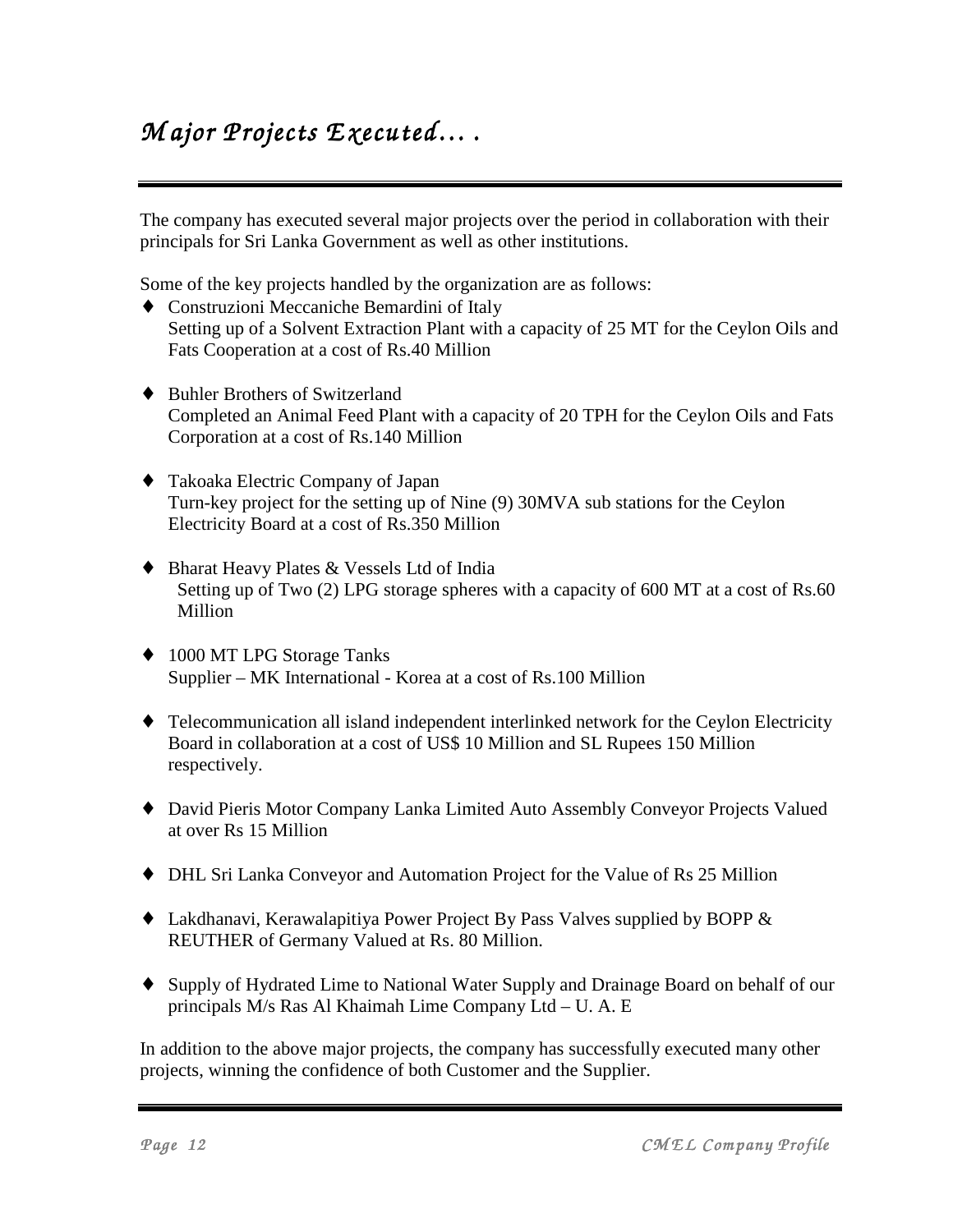# $Steadfast$  Suppliers Worked with...

Our company has successfully undertaken following major suppliers in the recent past.

- $\blacklozenge$  M/s Wafios of Germany Supplied Steel Milling Equipment for Ceylon Steel Corporation
- ♦ M/s Hong Leone Gas Cylinders of Singapore Supplied domestic Gas Cylinders to Ceylon Gas Company approx.200, 000 Cylinders over the years
- ♦ M/s Sahamitr Pressure Containers Co. Ltd of Thailand Approx.150, 000 Cylinders
- ♦ M/s Avasarala Automation Limited. of India Completed turn-key projects for Slat Conveyor System in 2001/2002
- ♦ M/s Zhejiang Hangcha imp .& exp. co., Ltd of China. Supplied Hangcha Forklift Trucks for Government and Private sector. Ceylon Petroleum Corporation, Sri Lanka Ports Authority, Ceylon Electricity Board, Laugfs Gas (Pvt) Ltd are just a few to name.
- ♦ M/s Zhejiang Lanfeng Machine Co.,Ltd of China Supplied Lanfeng Fuel Dispenser for Ceylon Fishery Harbours Corporation, National Water Supply & Drainage Board, Colombo Municipal Council, Laugfs Engineering (Pvt) Ltd are few to name.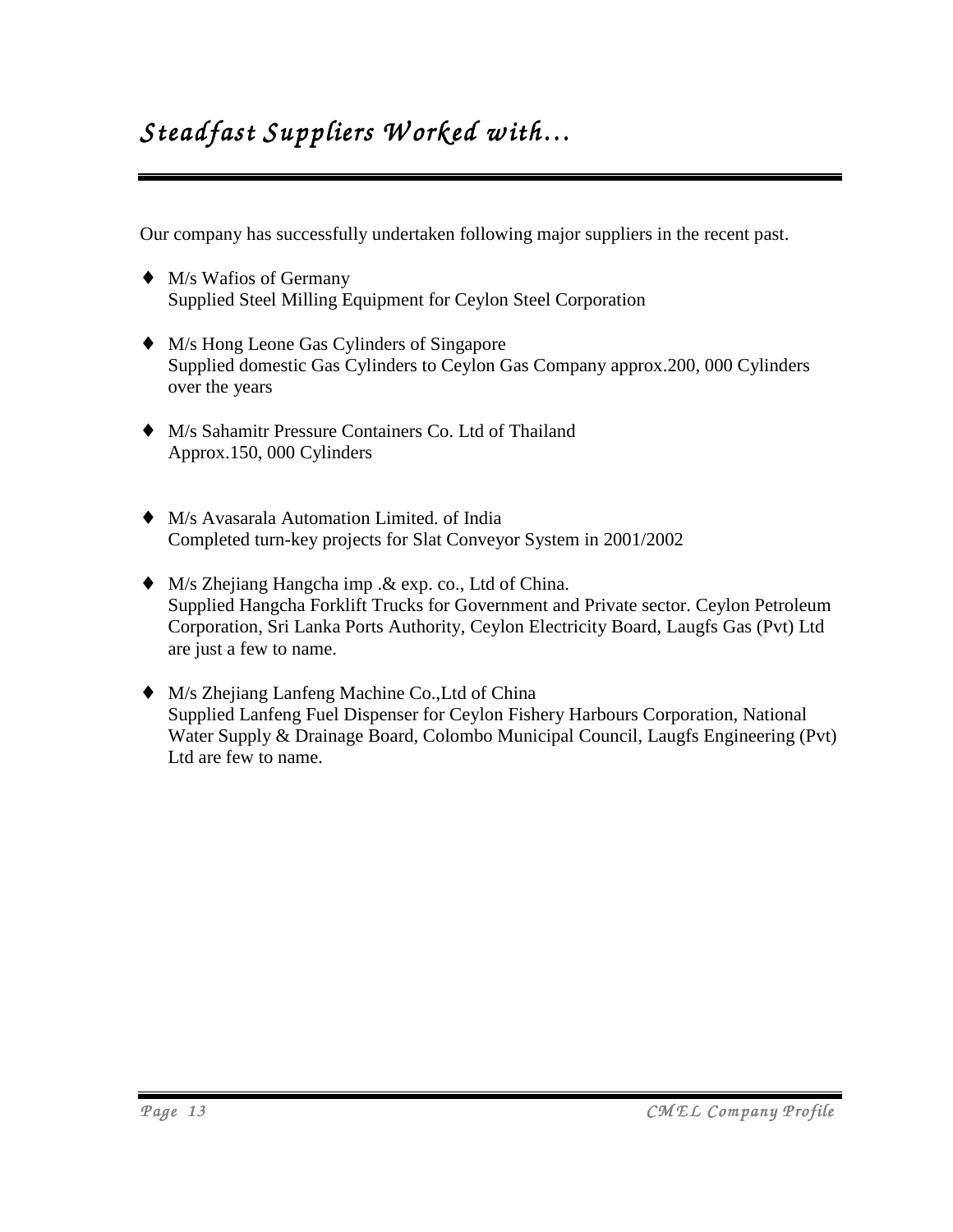# *P rincipals … …*

| -Japan       |
|--------------|
| -Japan       |
| - China      |
| - China      |
| -Malaysia    |
| -Singapore   |
| -Singapore   |
| -Singapore   |
| -Korea       |
| -India       |
| -India       |
| -India.      |
| - India      |
| -Germany     |
| -Netherlands |
| $-U.S.A.$    |
| -Denmark     |
| -Sweden      |
| $-U.K.$      |
| $-U.K.$      |
| -Italy       |
| - China      |
| - China      |
|              |